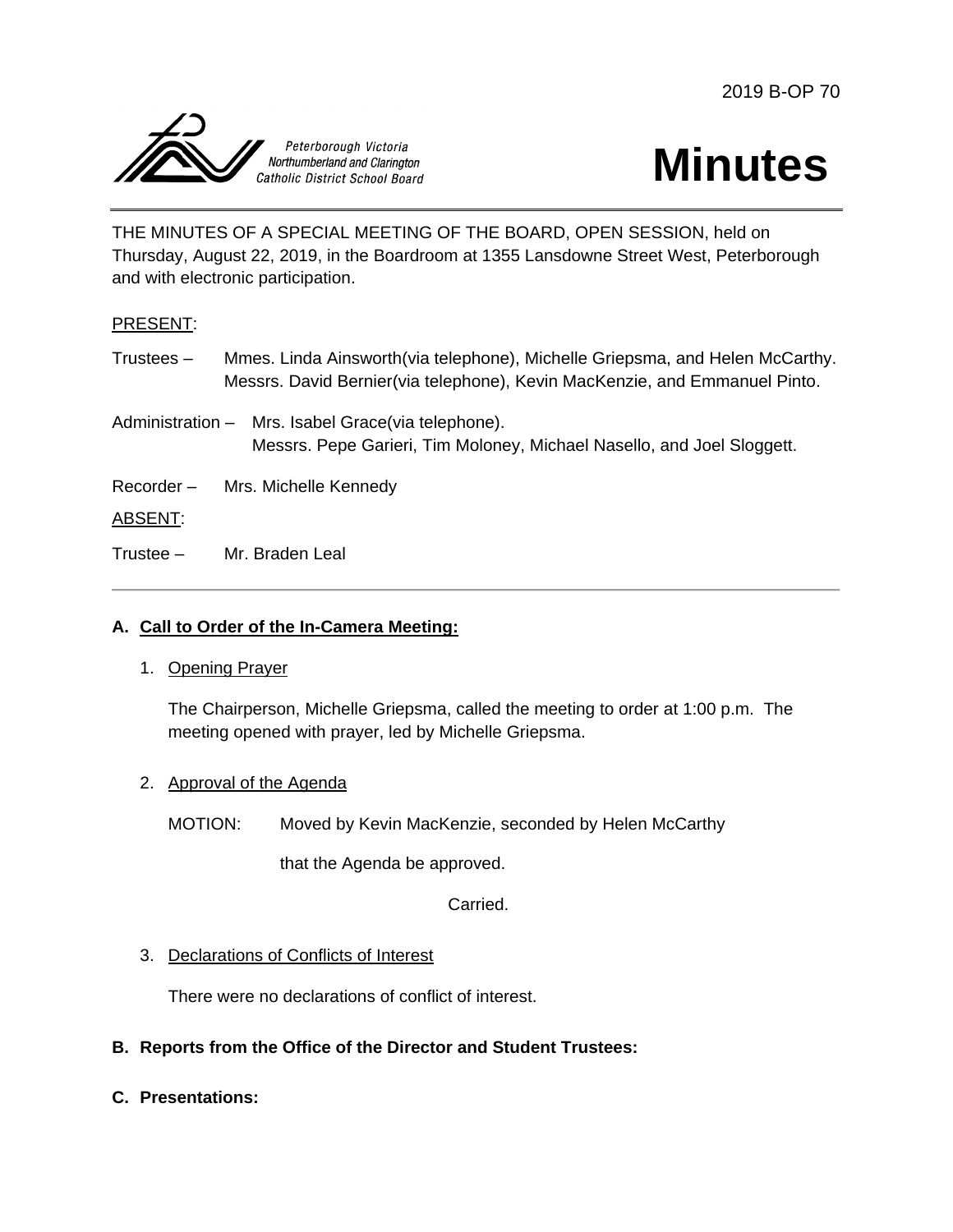### **D. Programs and Services:**

### **E. Business, Finance and Governance:**

### 1. Provincial Audit.

The Board Chairperson, Michelle Griepsma provided some background to the communication that has been received from the Provincial Government offering Municipalities and as many as ten school boards to take part in a special line by line audit to discover efficiencies and cost-savings. The deadline to apply for this project has been extended to the end of August.

The details of the provisions, limitations and reporting requirements were discussed in contrast to the possible benefits and outcomes of the project. There was a lengthy discussion about the audit practices in place at present and resources that would be required to engage fully in the process.

MOTION: Moved by Emmanuel Pinto, seconded by Helen McCarthy

that the Director of Education be directed to communicate the Board's decision to not apply for audit funding, and thank the Ministry for the offer to engage in the project.

Carried.

2. Motion to Convene in Closed Session.

MOTION: Moved by Emmanuel Pinto, seconded by Helen McCarthy that the meeting move into closed session.

Carried.

The meeting re-convened in open session at 2:20 p.m.

# **F. Human Resources:**

- **G. Policy Development:**
- **H. Old Business:**
- **I. New Business:**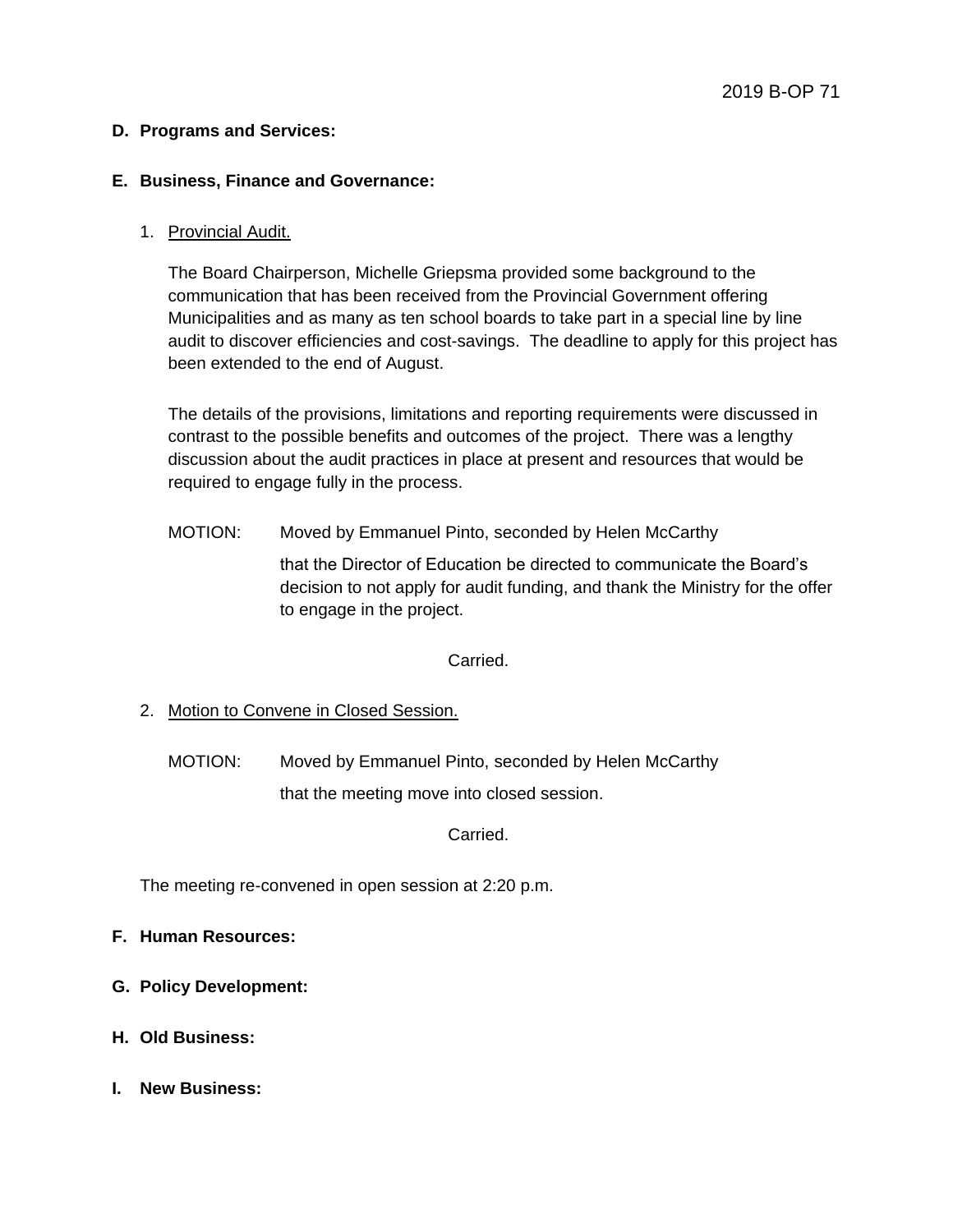# **J. Bring Forward:**

#### **K. Information Items:**

### **L. Future Meetings and Events:**

- 1. Board Standing Committee Meetings: (Listed in chronological order.)
	- a. Chairperson's Committee, September 9, 2019, 4:30 p.m.
	- b. Committee-of-the-Whole, September 9, 2019, 6:30 p.m.
	- c. Board Meeting Open Session, September 24, 2019, 6:30 p.m. (In-camera Session, 6:00 p.m.)
	- d. Policy Development Committee, October 1, 2019, 6:30 p.m.
- 2. Other Committee Meetings: (Listed in chronological order.)
	- a. Audit Committee Meeting, September 12, 2019, 6:30 p.m.
	- b. First Nation, Métis and Inuit Advisory Committee, September 17, 2019, 6:30 p.m.
	- c. Special Education Advisory Committee, September 19, 2019, 6:30 p.m.
	- d. Student Council Liaison Committee, September 24, 2019, 4:15 p.m.
	- e. Catholic Parent Engagement Committee Meeting, September 30, 2019, 6:30 p.m.
	- f. STSCO Governance Committee Meeting, October 9, 2019, 3:00 p.m.
	- g. Faith and Equity Advisory Committee Meeting, October 9, 2019, 6:30 p.m.
	- h. Accessibility for All Committee Meeting TBA
	- i. Supervised Alternative Learning Meeting, TBA.
- 3. Board Events:
	- a. School Year Opening Mass celebrated by His Excellency, Bishop Daniel Miehm (at Director's Meeting, Catholic Education Centre), August 27, 2019, 8:45 a.m.
	- b. St. Dominic 150<sup>th</sup> Anniversary Mass celebrated by His Excellency, Bishop Daniel Miehm, September 17, 2019, 10:00 a.m.
	- c. OCSTA Fall Regional Meeting, September 18, 2019, Renfrew Catholic District School Board, Renfrew, ON.

### **M. Conclusion:**

1. Report from the In-camera Meeting